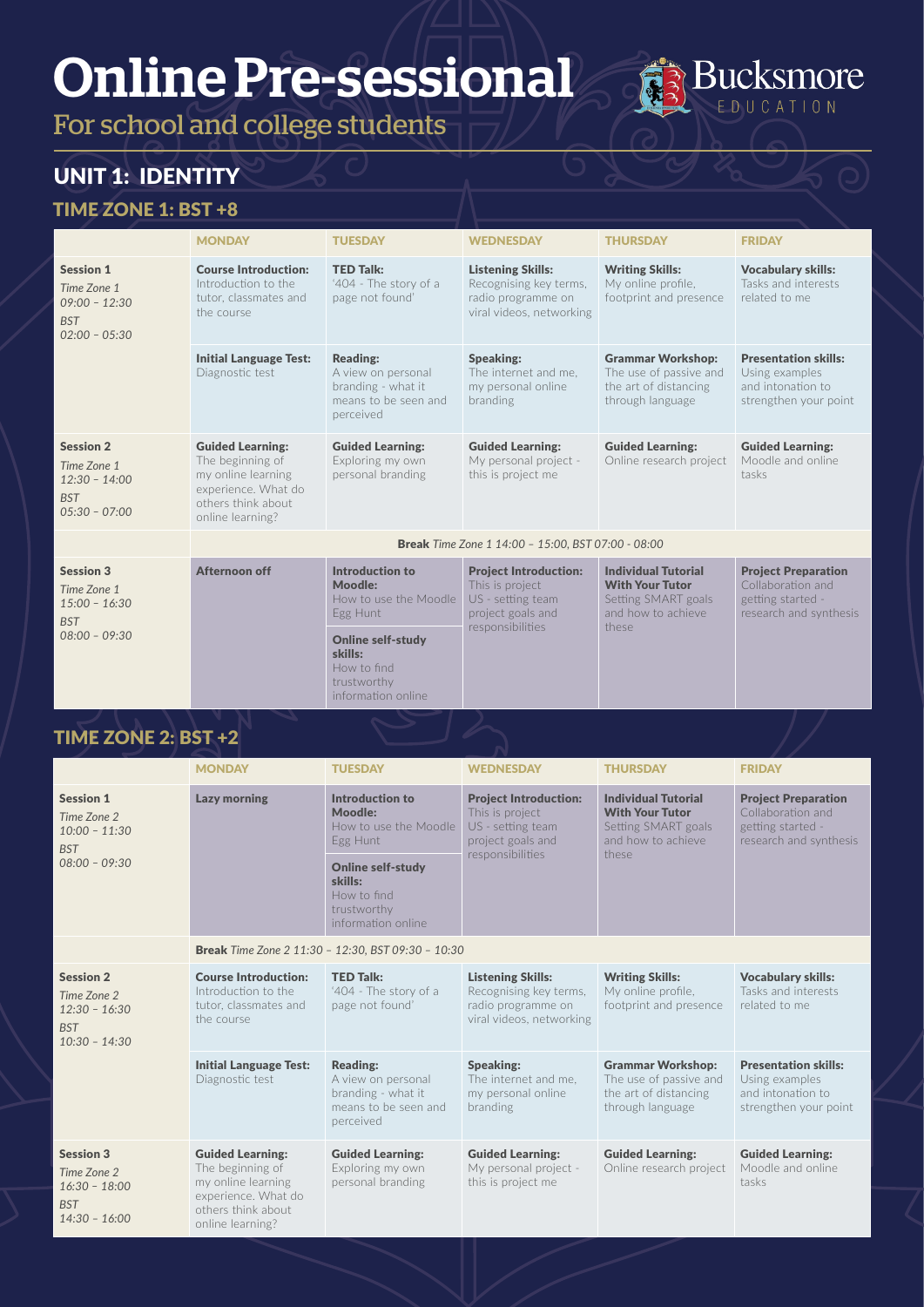For school and college students

# UNIT 2: CAREERS

#### TIME ZONE 1: BST +8

|                                                                                     | <b>MONDAY</b>                                                             | <b>TUESDAY</b>                                                                                | <b>WEDNESDAY</b>                                                             | <b>THURSDAY</b>                                                                                    | <b>FRIDAY</b>                                                                     |
|-------------------------------------------------------------------------------------|---------------------------------------------------------------------------|-----------------------------------------------------------------------------------------------|------------------------------------------------------------------------------|----------------------------------------------------------------------------------------------------|-----------------------------------------------------------------------------------|
| <b>Session 1</b><br>Time Zone 1<br>$09:00 - 12:30$<br><b>BST</b><br>$02:00 - 05:30$ | <b>TED Talk:</b><br>Keep your goals to<br>vourself                        | Grammar:<br>Future forms and<br>uses - are you looking<br>forward to it?                      | Listening:<br>Little people, big plans                                       | Speaking:<br>Future goals                                                                          | Thinking:<br>Careers and work -<br>jobs for the future, and<br>applying for a job |
|                                                                                     | <b>Presentation skills:</b><br>Think about your<br>audience               | <b>Critical thinking:</b><br>Using appropriate<br>evidence for your<br>claims                 | <b>Reading:</b><br>A job for life?                                           | <b>Vocabulary:</b><br>Career and future<br>collocations and<br>writing a career goals<br>statement | <b>Review of Units 1</b><br>and 2                                                 |
| <b>Session 2</b><br>Time Zone 1<br>$12:30 - 14:00$<br><b>BST</b><br>$05:30 - 07:00$ | <b>Guided Learning:</b><br>Recording vocabulary in<br>Padlet and quizlet  | <b>Guided Learning:</b><br>Beginning of the<br>reading diary project                          | <b>Guided Learning:</b><br>Project me -<br>preparation of my<br>presentation | <b>Guided Learning:</b><br>Moodle and online<br>tasks                                              | <b>Guided Learning:</b><br>Project me - Bio and<br>CV preparation                 |
|                                                                                     |                                                                           |                                                                                               | <b>Break</b> Time Zone 1 14:00 - 15:00, BST 07:00 - 08:00                    |                                                                                                    |                                                                                   |
| <b>Session 3</b><br>Time Zone 1<br>$15:00 - 16:30$<br><b>BST</b><br>$08:00 - 09:30$ | <b>Study Skills:</b><br>Preparations for<br>learning and exam<br>revision | Lecture:<br>Brief introduction to<br>the long history and<br>culture of the United<br>Kingdom | Seminar:<br>Cultural differences<br>between the UK and<br>other cultures     | <b>Project Preparation</b>                                                                         | <b>Schools tutorial:</b><br>Meeting your school<br>mentor                         |

**Bucksmore** EDUCATION

|                                                                                     | <b>MONDAY</b>                                                             | <b>TUESDAY</b>                                                                                | <b>WEDNESDAY</b>                                                             | <b>THURSDAY</b>                                                                                    | <b>FRIDAY</b>                                                                     |
|-------------------------------------------------------------------------------------|---------------------------------------------------------------------------|-----------------------------------------------------------------------------------------------|------------------------------------------------------------------------------|----------------------------------------------------------------------------------------------------|-----------------------------------------------------------------------------------|
| <b>Session 1</b><br>Time Zone 2<br>$10:00 - 11:30$<br><b>BST</b><br>$08:00 - 09:30$ | <b>Study Skills:</b><br>Preparations for<br>learning and exam<br>revision | Lecture:<br>Brief introduction to<br>the long history and<br>culture of the United<br>Kingdom | Seminar:<br>Cultural differences<br>between the UK and<br>other cultures     | <b>Project Preparation</b>                                                                         | <b>Schools tutorial:</b><br>Meeting your school<br>mentor                         |
|                                                                                     |                                                                           |                                                                                               | <b>Break</b> Time Zone 2 11:30 - 12:30, BST 09:30 - 10:30                    |                                                                                                    |                                                                                   |
| <b>Session 2</b><br>Time Zone 2<br>$12:30 - 16:30$<br><b>BST</b><br>$10:30 - 14:30$ | <b>TED Talk:</b><br>Keep your goals to<br>yourself                        | Grammar:<br>Future forms and<br>uses - are you looking<br>forward to it?                      | Listening:<br>Little people, big plans                                       | Speaking:<br>Future goals                                                                          | Thinking:<br>Careers and work -<br>jobs for the future, and<br>applying for a job |
|                                                                                     | <b>Presentation skills:</b><br>Think about your<br>audience               | <b>Critical thinking:</b><br>Using appropriate<br>evidence for your<br>claims                 | <b>Reading:</b><br>A job for life?                                           | <b>Vocabulary:</b><br>Career and future<br>collocations and<br>writing a career goals<br>statement | <b>Review of Units 1</b><br>and 2                                                 |
| <b>Session 3</b><br>Time Zone 2<br>$16:30 - 18:00$<br><b>BST</b><br>$14:30 - 16:00$ | <b>Guided Learning:</b><br>Recording vocabulary in<br>Padlet and quizlet  | <b>Guided Learning:</b><br>Beginning of the<br>reading diary project                          | <b>Guided Learning:</b><br>Project me -<br>preparation of my<br>presentation | <b>Guided Learning:</b><br>Moodle and online<br>tasks                                              | <b>Guided Learning:</b><br>Project me - Bio and<br>CV preparation                 |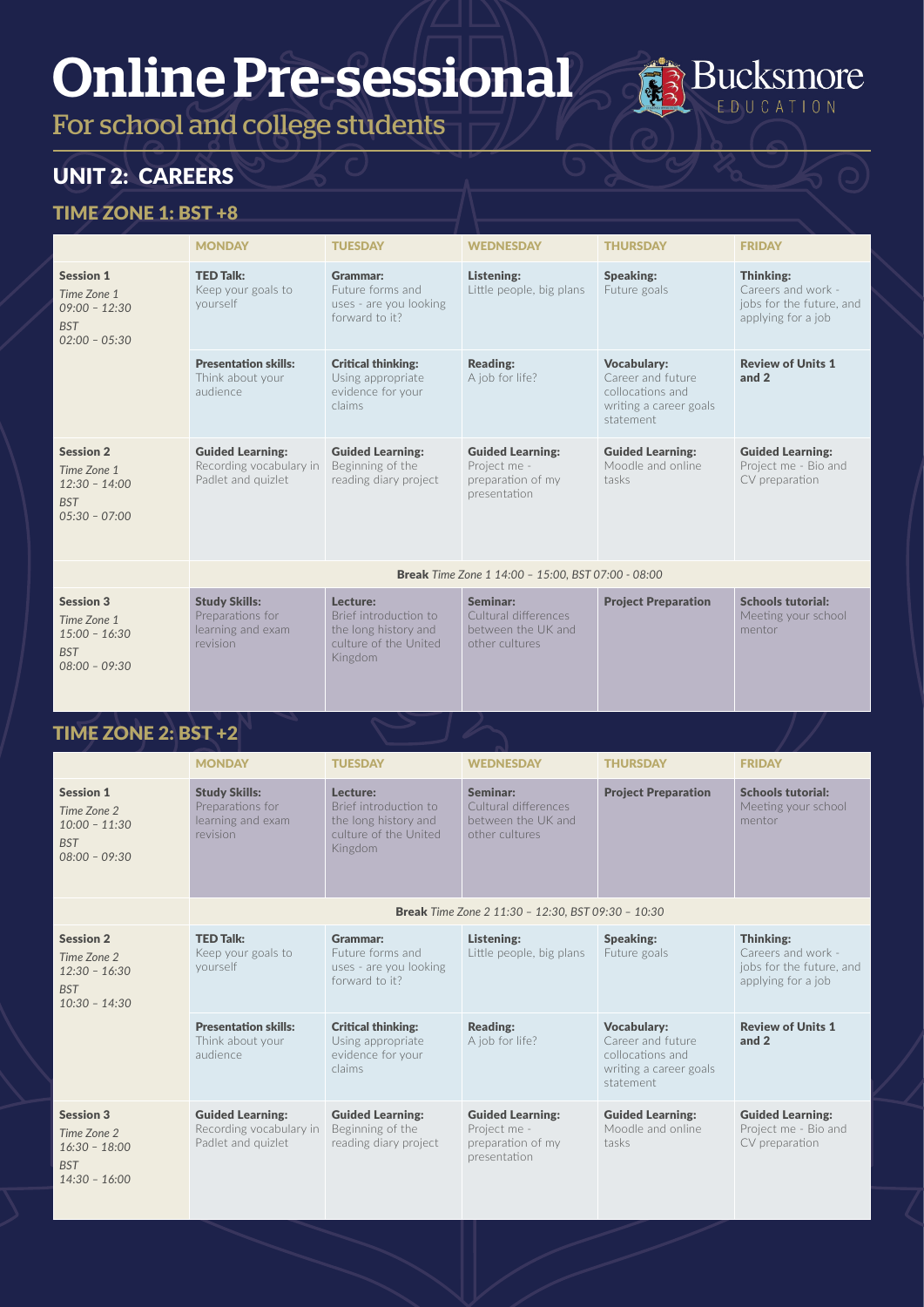For school and college students

# UNIT 3: GROWTH AND DEVELOPMENT

### TIME ZONE 1: BST +8

|                                                                                     | <b>MONDAY</b>                                                         | <b>TUESDAY</b>                                                             | <b>WEDNESDAY</b>                                                             | <b>THURSDAY</b>                                                               | <b>FRIDAY</b>                                                                              |
|-------------------------------------------------------------------------------------|-----------------------------------------------------------------------|----------------------------------------------------------------------------|------------------------------------------------------------------------------|-------------------------------------------------------------------------------|--------------------------------------------------------------------------------------------|
| <b>Session 1</b><br>Time Zone 1<br>$09:00 - 12:30$<br><b>BST</b><br>$02:00 - 05:30$ | <b>TED talk:</b><br>Hans Roslng - Global<br>population growth         | Grammar:<br>Present perfect simple<br>and continuous to<br>describe change | <b>Reading:</b><br>Personal development -<br>what do you need?               | Listening:<br>Market research and<br>phone conferences                        | <b>Review of Weeks 1 - 3</b>                                                               |
|                                                                                     | <b>Presentation skills:</b><br>Using props to engage<br>your audience | <b>Speaking:</b><br>Popular brands in life                                 | <b>Vocabulary:</b><br>Personal growth                                        | <b>Students' choice:</b><br>What would YOU like<br>to study about?            | End of module<br>assessment                                                                |
| <b>Session 2</b><br>Time Zone 1<br>$12:30 - 14:00$<br><b>BST</b><br>$05:30 - 07:00$ | <b>Guided Learning:</b><br>Project me final<br>presentation prep      | <b>Guided Learning:</b><br>Reading diary                                   | <b>Guided Learning:</b><br>Finalising Project Me -<br>Bio, CV and submission | <b>Guided Learning:</b><br>Collecting and checking<br>reading diaries         | <b>Guided Learning:</b><br>What do I want to<br>achieve in the next part<br>of the course? |
|                                                                                     |                                                                       |                                                                            | <b>Break</b> Time Zone 1 14:00 - 15:00, BST 07:00 - 08:00                    |                                                                               |                                                                                            |
| <b>Session 3</b><br>Time Zone 1<br>$15:00 - 16:30$<br><b>BST</b><br>$08:00 - 09:30$ | <b>Study skills session</b>                                           | <b>Online skills seminar</b>                                               | <b>Project Preparation</b>                                                   | Individual tutorials<br>with your tutor:<br>What have you<br>achieved so far? | <b>Project presentation</b>                                                                |

**Bucksmore** EDUCATION

|                                                                                     | <b>MONDAY</b>                                                         | <b>TUESDAY</b>                                                             | <b>WEDNESDAY</b>                                                             | <b>THURSDAY</b>                                                               | <b>FRIDAY</b>                                                                              |
|-------------------------------------------------------------------------------------|-----------------------------------------------------------------------|----------------------------------------------------------------------------|------------------------------------------------------------------------------|-------------------------------------------------------------------------------|--------------------------------------------------------------------------------------------|
| <b>Session 1</b><br>Time Zone 2<br>$10:00 - 11:30$<br><b>BST</b><br>$08:00 - 09:30$ | <b>Study skills session</b>                                           | Online skills seminar                                                      | <b>Project Preparation</b>                                                   | Individual tutorials<br>with your tutor:<br>What have you<br>achieved so far? | <b>Project presentation</b>                                                                |
|                                                                                     |                                                                       |                                                                            | <b>Break</b> Time Zone 2 11:30 - 12:30, BST 09:30 - 10:30                    |                                                                               |                                                                                            |
| <b>Session 2</b><br>Time Zone 2<br>$12:30 - 16:30$<br><b>BST</b><br>$10:30 - 14:30$ | <b>TED talk:</b><br>Hans Roslng - Global<br>population growth         | Grammar:<br>Present perfect simple<br>and continuous to<br>describe change | <b>Reading:</b><br>Personal development -<br>what do you need?               | Listening:<br>Market research and<br>phone conferences                        | <b>Review of Weeks 1 - 3</b>                                                               |
|                                                                                     | <b>Presentation skills:</b><br>Using props to engage<br>your audience | <b>Speaking:</b><br>Popular brands in life                                 | <b>Vocabulary:</b><br>Personal growth                                        | <b>Students' choice:</b><br>What would YOU like<br>to study about?            | <b>End of module</b><br>assessment                                                         |
| <b>Session 3</b><br>Time Zone 2<br>$16:30 - 18:00$<br><b>BST</b><br>$14:30 - 16:00$ | <b>Guided Learning:</b><br>Project me final<br>presentation prep      | <b>Guided Learning:</b><br>Reading diary                                   | <b>Guided Learning:</b><br>Finalising Project Me -<br>Bio. CV and submission | <b>Guided Learning:</b><br>Collecting and checking<br>reading diaries         | <b>Guided Learning:</b><br>What do I want to<br>achieve in the next<br>part of the course? |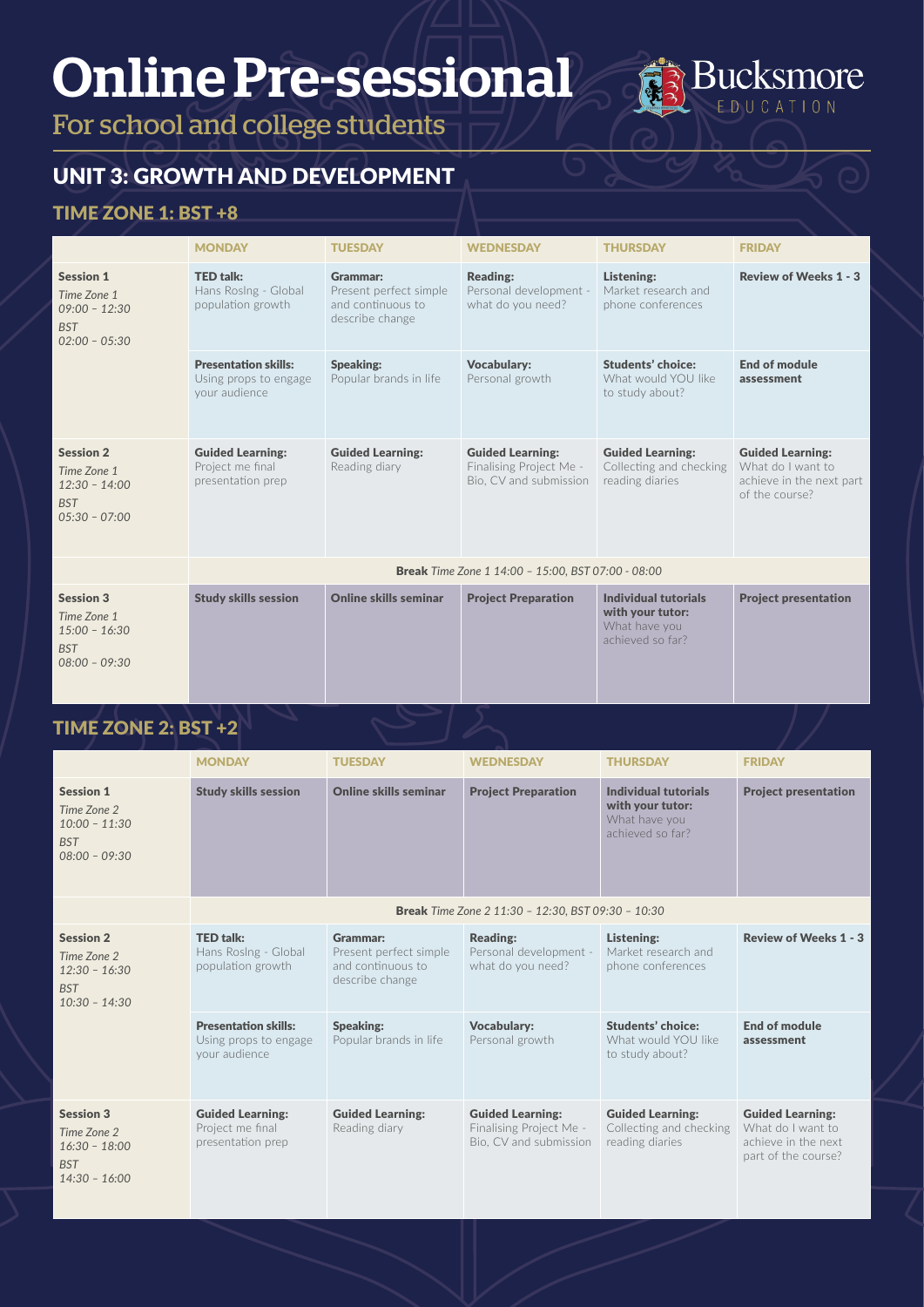For school and college students

# UNIT 4: SUCCESS AND FAILURE

#### TIME ZONE 1: BST +8

|                                                                                     | <b>MONDAY</b>                                                                          | <b>TUESDAY</b>                                                                                     | <b>WEDNESDAY</b>                                                            | <b>THURSDAY</b>                                                                                            | <b>FRIDAY</b>                                                                                  |
|-------------------------------------------------------------------------------------|----------------------------------------------------------------------------------------|----------------------------------------------------------------------------------------------------|-----------------------------------------------------------------------------|------------------------------------------------------------------------------------------------------------|------------------------------------------------------------------------------------------------|
| <b>Session 1</b><br>Time Zone 1<br>$09:00 - 12:30$<br><b>BST</b><br>$02:00 - 05:30$ | <b>Course Induction:</b><br>Introduction to the<br>tutor, classmates and<br>the course | <b>TED talk:</b><br>Success is a continuous<br>journey                                             | Grammar:<br>Narrative tenses and<br>used to and would                       | <b>Reading and</b><br>vocabulary: Lessons<br>for life - success and<br>failure                             | <b>Writing skills:</b><br>Minutes and bullet<br>points                                         |
|                                                                                     | Initial language test:<br>Diagnostic test                                              | <b>Presentation skills:</b><br>Key phrases and the<br>rule of threes and<br>repetition             | Speaking:<br>Old and new habits                                             | Listening:<br>Reviewing an event                                                                           | <b>Academic Skills:</b><br>Plagiarism                                                          |
| <b>Session 2</b><br>Time Zone 1<br>$12:30 - 14:00$<br><b>BST</b><br>$05:30 - 07:00$ | <b>Guided Learning:</b><br>My goals for the<br>(second half of) course                 | <b>Guided Learning:</b><br>Starting my reading<br>diary                                            | <b>Guided Learning:</b><br>Starting my individual<br>project: the statement | <b>Guided Learning:</b><br>Recording vocabulary<br>and Quizlet and<br>Moodle tasks                         | <b>Guided Learning:</b><br>Preparation for the<br>gorup project session<br>the course          |
|                                                                                     |                                                                                        |                                                                                                    | <b>Break</b> Time Zone 1 14:00 - 15:00, BST 07:00 - 08:00                   |                                                                                                            |                                                                                                |
| <b>Session 3</b><br>Time Zone 1<br>$15:00 - 16:30$<br><b>BST</b><br>$08:00 - 09:30$ | <b>Afternoon off</b>                                                                   | Introduction to<br><b>Moodle:</b><br>How to use the Moodle<br>Egg Hunt<br><b>Online self-study</b> | <b>Project Introduction:</b><br>Our academic project<br>collaboration       | <b>Individual Tutorial</b><br><b>With Your Tutor</b><br>Setting SMART goals<br>and how to achieve<br>these | <b>Project Preparation</b><br>Collaboration and<br>getting started -<br>research and synthesis |
|                                                                                     |                                                                                        | skills:<br>Search engines and<br>online libraries                                                  |                                                                             |                                                                                                            |                                                                                                |

**Bucksmore** EDUCATION

|                                                                                     | <b>MONDAY</b>                                                                          | <b>TUESDAY</b>                                                                                                                                   | <b>WEDNESDAY</b>                                                            | <b>THURSDAY</b>                                                                                            | <b>FRIDAY</b>                                                                                  |
|-------------------------------------------------------------------------------------|----------------------------------------------------------------------------------------|--------------------------------------------------------------------------------------------------------------------------------------------------|-----------------------------------------------------------------------------|------------------------------------------------------------------------------------------------------------|------------------------------------------------------------------------------------------------|
| <b>Session 1</b><br>Time Zone 2<br>$10:00 - 11:30$<br><b>BST</b><br>$08:00 - 09:30$ | Afternoon off                                                                          | Introduction to<br>Moodle:<br>How to use the Moodle<br>Egg Hunt<br><b>Online self-study</b><br>skills:<br>Search engines and<br>online libraries | <b>Project Introduction:</b><br>Our academic project<br>collaboration       | <b>Individual Tutorial</b><br><b>With Your Tutor</b><br>Setting SMART goals<br>and how to achieve<br>these | <b>Project Preparation</b><br>Collaboration and<br>getting started -<br>research and synthesis |
|                                                                                     |                                                                                        |                                                                                                                                                  | <b>Break</b> Time Zone 2 11:30 - 12:30, BST 09:30 - 10:30                   |                                                                                                            |                                                                                                |
| <b>Session 2</b><br>Time Zone 2<br>$12:30 - 16:30$<br><b>BST</b><br>$10:30 - 14:30$ | <b>Course Induction:</b><br>Introduction to the<br>tutor, classmates and<br>the course | <b>TED talk:</b><br>Success is a continuous<br>journey                                                                                           | Grammar:<br>Narrative tenses and<br>used to and would                       | <b>Reading and</b><br><b>vocabulary:</b> Lessons<br>for life - success and<br>failure                      | <b>Writing skills:</b><br>Minutes and bullet<br>points                                         |
|                                                                                     | Initial language test:<br>Diagnostic test                                              | <b>Presentation skills:</b><br>Key phrases and the<br>rule of threes and<br>repetition                                                           | Speaking:<br>Old and new habits                                             | Listening:<br>Reviewing an event                                                                           | <b>Academic Skills:</b><br>Plagiarism                                                          |
| <b>Session 3</b><br>Time Zone 2<br>$16:30 - 18:00$<br><b>BST</b><br>$14:30 - 16:00$ | <b>Guided Learning:</b><br>My goals for the<br>(second half of) course                 | <b>Guided Learning:</b><br>Starting my reading<br>diary                                                                                          | <b>Guided Learning:</b><br>Starting my individual<br>project: the statement | <b>Guided Learning:</b><br>Recording vocabulary<br>and Quizlet and<br>Moodle tasks                         | <b>Guided Learning:</b><br>Preparation for the<br>gorup project session<br>the course          |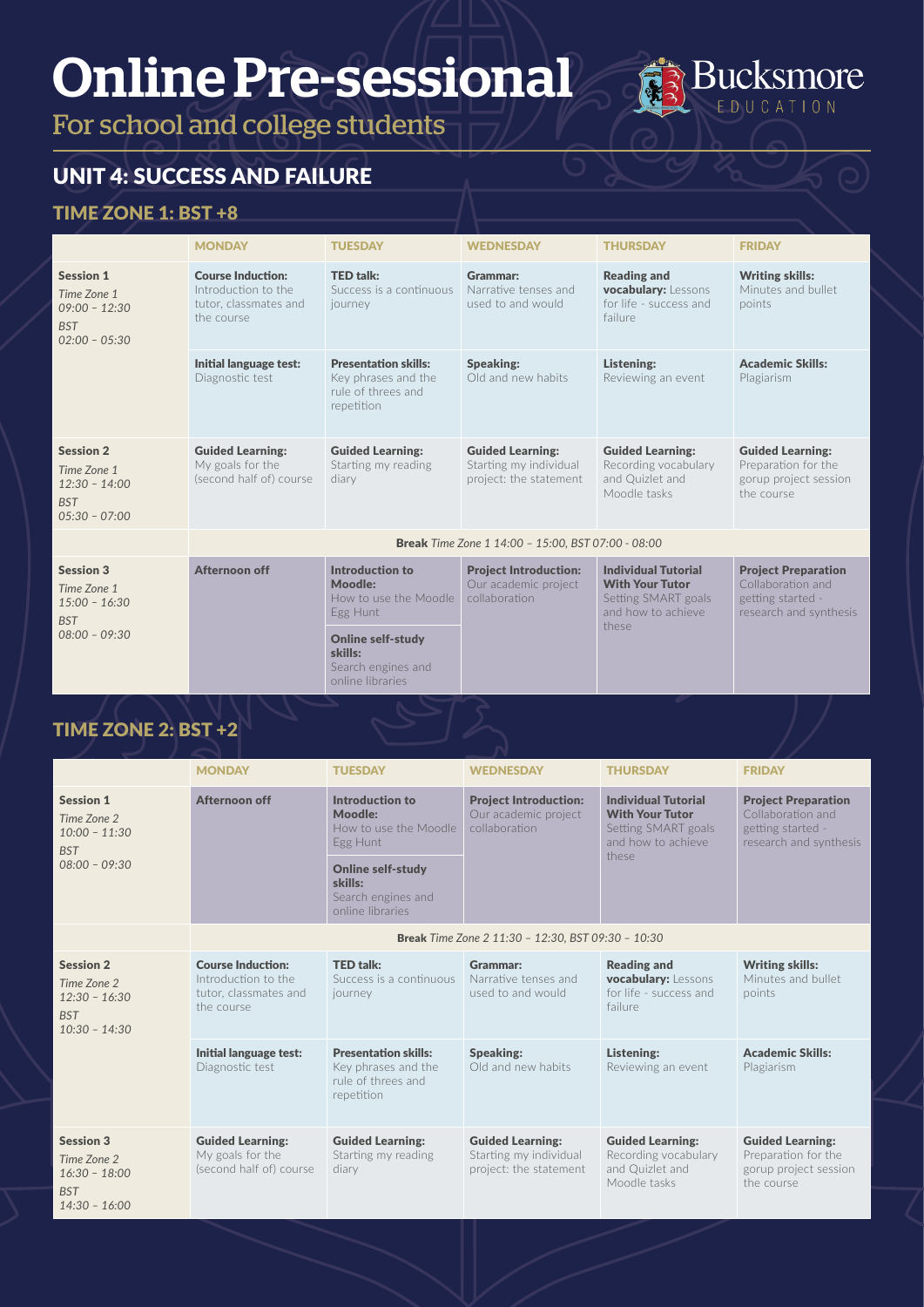For school and college students



# UNIT 5: COMMUNICATION

#### TIME ZONE 1: BST +8

|                                                                                     | <b>MONDAY</b>                                                        | <b>TUESDAY</b>                                                             | <b>WEDNESDAY</b>                                                                                              | <b>THURSDAY</b>                                                            | <b>FRIDAY</b>                                                                              |
|-------------------------------------------------------------------------------------|----------------------------------------------------------------------|----------------------------------------------------------------------------|---------------------------------------------------------------------------------------------------------------|----------------------------------------------------------------------------|--------------------------------------------------------------------------------------------|
| <b>Session 1</b><br>Time Zone 1<br>$09:00 - 12:30$<br><b>BST</b><br>$02:00 - 05:30$ | <b>TED talk:</b><br>Putting the Awe back<br>to Awesome               | <b>Grammar and</b><br>vocabulary:<br>Conditionals and<br>phrasal verbs     | Listening:<br>The sales pitch                                                                                 | Writing:<br>A consumer review                                              | <b>Progress test</b>                                                                       |
|                                                                                     | <b>Presentation skills:</b><br>Being authentic                       | <b>Reading:</b><br>Ethical consumption<br>and consumerism                  | <b>Academic Skills:</b><br>Idea generation<br>for writing and<br>presentations                                | <b>Exam techniques and</b><br>strategies                                   | <b>Review of Weeks 4</b><br>and 5                                                          |
| <b>Session 2</b><br>Time Zone 1<br>$12:30 - 14:00$<br><b>BST</b><br>$05:30 - 07:00$ | <b>Guided Learning:</b><br>Reading diary update                      | <b>Guided Learning:</b><br>Working on my<br>statement                      | <b>Guided Learning:</b><br>Getting ready for<br>the group project<br>preparation                              | <b>Guided Learning:</b><br>Finishing and<br>submitting my reading<br>diary | <b>Guided Learning:</b><br>My aims in the school<br>- notes from the<br>counsellor meeting |
|                                                                                     |                                                                      |                                                                            | <b>Break</b> Time Zone 1 14:00 - 15:00, BST 07:00 - 08:00                                                     |                                                                            |                                                                                            |
| <b>Session 3</b><br>Time Zone 1<br>$15:00 - 16:30$<br><b>BST</b><br>$08:00 - 09:30$ | Lecture:<br>Being a student in<br>the UK - roles and<br>expectations | Seminar:<br>Differences in study<br>skills and educational<br>expectations | <b>Project preparation:</b><br>Whose job is this?<br>Assigning roles and<br>responsibilities -<br>SMART goals | <b>Schools tutorial:</b><br>Meeting your school<br>mentor                  | <b>Study skills:</b><br>Student types                                                      |

|                                                                                     | <b>MONDAY</b>                                                        | <b>TUESDAY</b>                                                             | <b>WEDNESDAY</b>                                                                                              | <b>THURSDAY</b>                                                            | <b>FRIDAY</b>                                                                              |
|-------------------------------------------------------------------------------------|----------------------------------------------------------------------|----------------------------------------------------------------------------|---------------------------------------------------------------------------------------------------------------|----------------------------------------------------------------------------|--------------------------------------------------------------------------------------------|
| <b>Session 1</b><br>Time Zone 2<br>$10:00 - 11:30$<br><b>BST</b><br>$08:00 - 09:30$ | Lecture:<br>Being a student in<br>the UK - roles and<br>expectations | Seminar:<br>Differences in study<br>skills and educational<br>expectations | <b>Project preparation:</b><br>Whose job is this?<br>Assigning roles and<br>responsibilities -<br>SMART goals | <b>Schools tutorial:</b><br>Meeting your school<br>mentor                  | <b>Study skills:</b><br>Student types                                                      |
|                                                                                     |                                                                      |                                                                            | <b>Break</b> Time Zone 2 11:30 - 12:30, BST 09:30 - 10:30                                                     |                                                                            |                                                                                            |
| <b>Session 2</b><br>Time Zone 2<br>$12:30 - 16:30$<br><b>BST</b><br>$10:30 - 14:30$ | <b>TED talk:</b><br>Putting the Awe back<br>to Awesome               | <b>Grammar and</b><br>vocabulary:<br>Conditionals and<br>phrasal verbs     | Listening:<br>The sales pitch                                                                                 | <b>Writing:</b><br>A consumer review                                       | <b>Progress test</b>                                                                       |
|                                                                                     | <b>Presentation skills:</b><br>Being authentic                       | <b>Reading:</b><br>Ethical consumption<br>and consumerism                  | <b>Academic Skills:</b><br>Idea generation<br>for writing and<br>presentations                                | <b>Exam techniques and</b><br>strategies                                   | <b>Review of Weeks 4</b><br>and 5                                                          |
| <b>Session 3</b><br>Time Zone 2<br>$16:30 - 18:00$<br><b>BST</b><br>$14:30 - 16:00$ | <b>Guided Learning:</b><br>Reading diary update                      | <b>Guided Learning:</b><br>Working on my<br>statement                      | <b>Guided Learning:</b><br>Getting ready for<br>the group project<br>preparation                              | <b>Guided Learning:</b><br>Finishing and<br>submitting my reading<br>diary | <b>Guided Learning:</b><br>My aims in the school<br>- notes from the<br>counsellor meeting |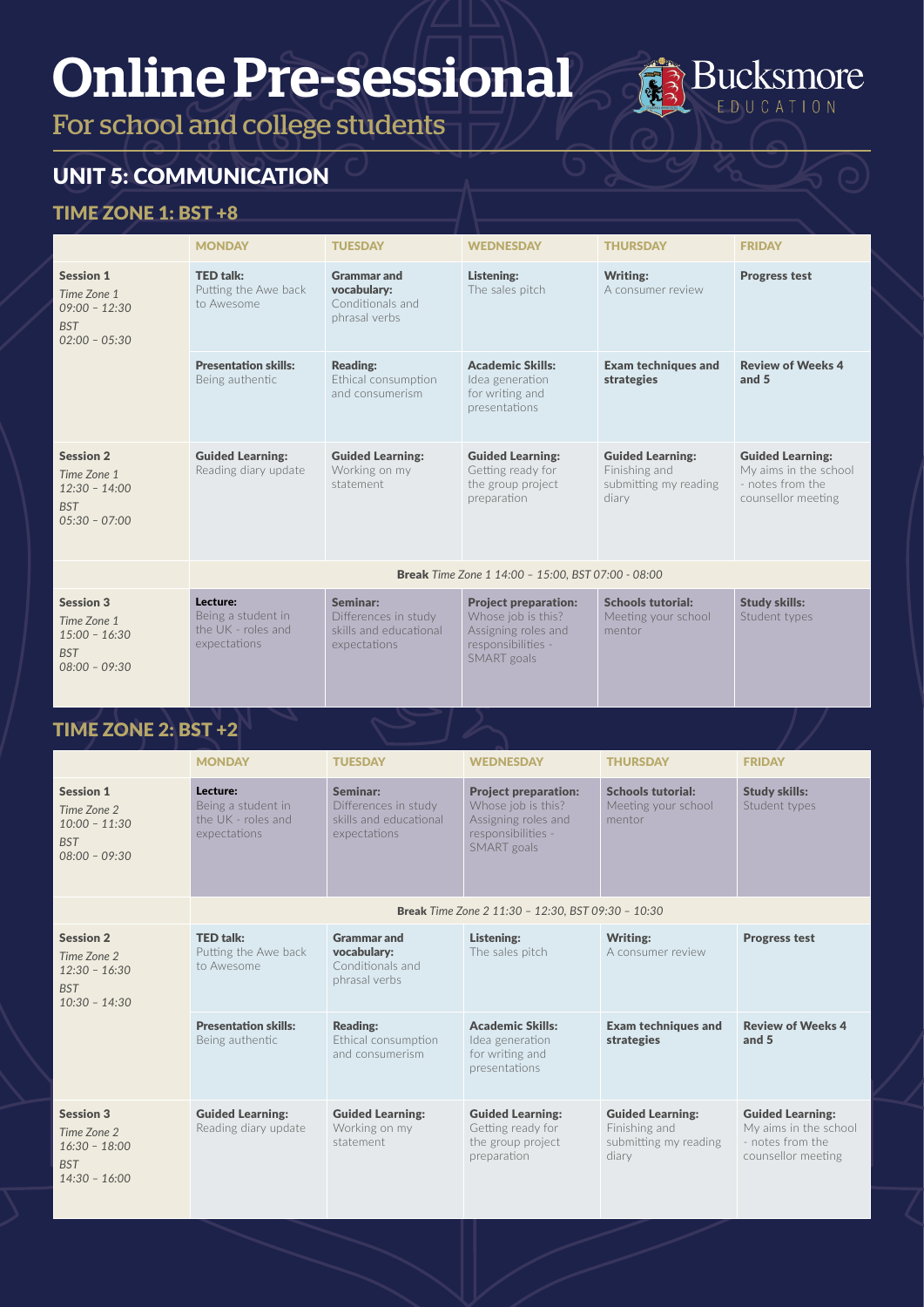For school and college students

# UNIT 6: BALANCE

#### TIME ZONE 1: BST +8

|                                                                                     | <b>MONDAY</b>                                                                                        | <b>TUESDAY</b>                                                                          | <b>WEDNESDAY</b>                                                             | <b>THURSDAY</b>                                                                         | <b>FRIDAY</b>                                                |
|-------------------------------------------------------------------------------------|------------------------------------------------------------------------------------------------------|-----------------------------------------------------------------------------------------|------------------------------------------------------------------------------|-----------------------------------------------------------------------------------------|--------------------------------------------------------------|
| <b>Session 1</b><br>Time Zone 1<br>$09:00 - 12:30$<br><b>BST</b><br>$02:00 - 05:30$ | <b>TED talk:</b><br>How to make work-life<br>balance work                                            | <b>Critical thinking:</b><br>How to convince your<br>listener                           | Listening:<br>Adjusting the balance                                          | <b>Vocabulary:</b><br>Relaxation                                                        | <b>Writing:</b><br>Composing an email                        |
|                                                                                     | <b>Presentation skills:</b><br>Pace and emphasis                                                     | Grammar:<br>Verb patterns with -ing<br>and infinitive                                   | <b>Reading:</b><br>Taking it easy                                            | Listening:<br>Take a break!                                                             | <b>Students' Choice:</b><br>What would YOU like<br>to learn? |
| <b>Session 2</b><br>Time Zone 1<br>$12:30 - 14:00$<br><b>BST</b><br>$05:30 - 07:00$ | <b>Guided Learning:</b><br>Editing and proofing my<br>statement                                      | <b>Guided Learning:</b><br>Getting ready for the<br>group presentation<br>prep          | <b>Guided Learning:</b><br>The start of my reading<br>diary                  | <b>Guided Learning:</b><br>My personal project<br>- an extended project<br>essav        | <b>Guided Learning:</b><br>Starting my very own<br>TFD talk  |
|                                                                                     |                                                                                                      |                                                                                         | <b>Break</b> Time Zone 1 14:00 - 15:00, BST 07:00 - 08:00                    |                                                                                         |                                                              |
| <b>Session 3</b><br>Time Zone 1<br>$15:00 - 16:30$<br><b>BST</b><br>$08:00 - 09:30$ | Moodle skills seminar:<br>Where to add your<br>progress and how to<br>share materials as a<br>group? | <b>Project preparation:</b><br>We're halfway there -<br>progress made and to<br>be made | <b>Online skills seminar:</b><br>Presentation tools and<br>Cloud based tools | <b>Individual tutorials</b><br>with your tutor:<br>Reviewing progress on<br>the course. | <b>Afternoon Off</b>                                         |

**Bucksmore** EDUCATION

|                                                                                     | <b>MONDAY</b>                                                                                        | <b>TUESDAY</b>                                                                          | <b>WEDNESDAY</b>                                                             | <b>THURSDAY</b>                                                                  | <b>FRIDAY</b>                                                |
|-------------------------------------------------------------------------------------|------------------------------------------------------------------------------------------------------|-----------------------------------------------------------------------------------------|------------------------------------------------------------------------------|----------------------------------------------------------------------------------|--------------------------------------------------------------|
| <b>Session 1</b><br>Time Zone 2<br>$10:00 - 11:30$<br><b>BST</b><br>$08:00 - 09:30$ | Moodle skills seminar:<br>Where to add your<br>progress and how to<br>share materials as a<br>group? | <b>Project preparation:</b><br>We're halfway there -<br>progress made and to<br>be made | <b>Online skills seminar:</b><br>Presentation tools and<br>Cloud based tools | Individual tutorials<br>with your tutor:<br>Reviewing progress on<br>the course  | <b>Lazy morning</b>                                          |
|                                                                                     |                                                                                                      |                                                                                         | <b>Break</b> Time Zone 2 11:30 - 12:30, BST 09:30 - 10:30                    |                                                                                  |                                                              |
| <b>Session 2</b><br>Time Zone 2<br>$12:30 - 16:30$<br><b>BST</b><br>$10:30 - 14:30$ | <b>TED talk:</b><br>How to make work-life<br>balance work                                            | <b>Critical thinking:</b><br>How to convince your<br>listener                           | Listening:<br>Adjusting the balance                                          | <b>Vocabulary:</b><br>Relaxation                                                 | Writing:<br>Composing an email                               |
|                                                                                     | <b>Presentation skills:</b><br>Pace and emphasis                                                     | Grammar:<br>Verb patterns with -ing<br>and infinitive                                   | <b>Reading:</b><br>Taking it easy                                            | Listening:<br>Take a break!                                                      | <b>Students' Choice:</b><br>What would YOU like<br>to learn? |
| <b>Session 3</b><br>Time Zone 2<br>$16:30 - 18:00$<br><b>BST</b><br>$14:30 - 16:00$ | <b>Guided Learning:</b><br>Editing and proofing my<br>statement                                      | <b>Guided Learning:</b><br>Getting ready for the<br>group presentation<br>prep          | <b>Guided Learning:</b><br>The start of my reading<br>diary                  | <b>Guided Learning:</b><br>My personal project<br>- an extended project<br>essay | <b>Guided Learning:</b><br>Starting my very own<br>TFD talk  |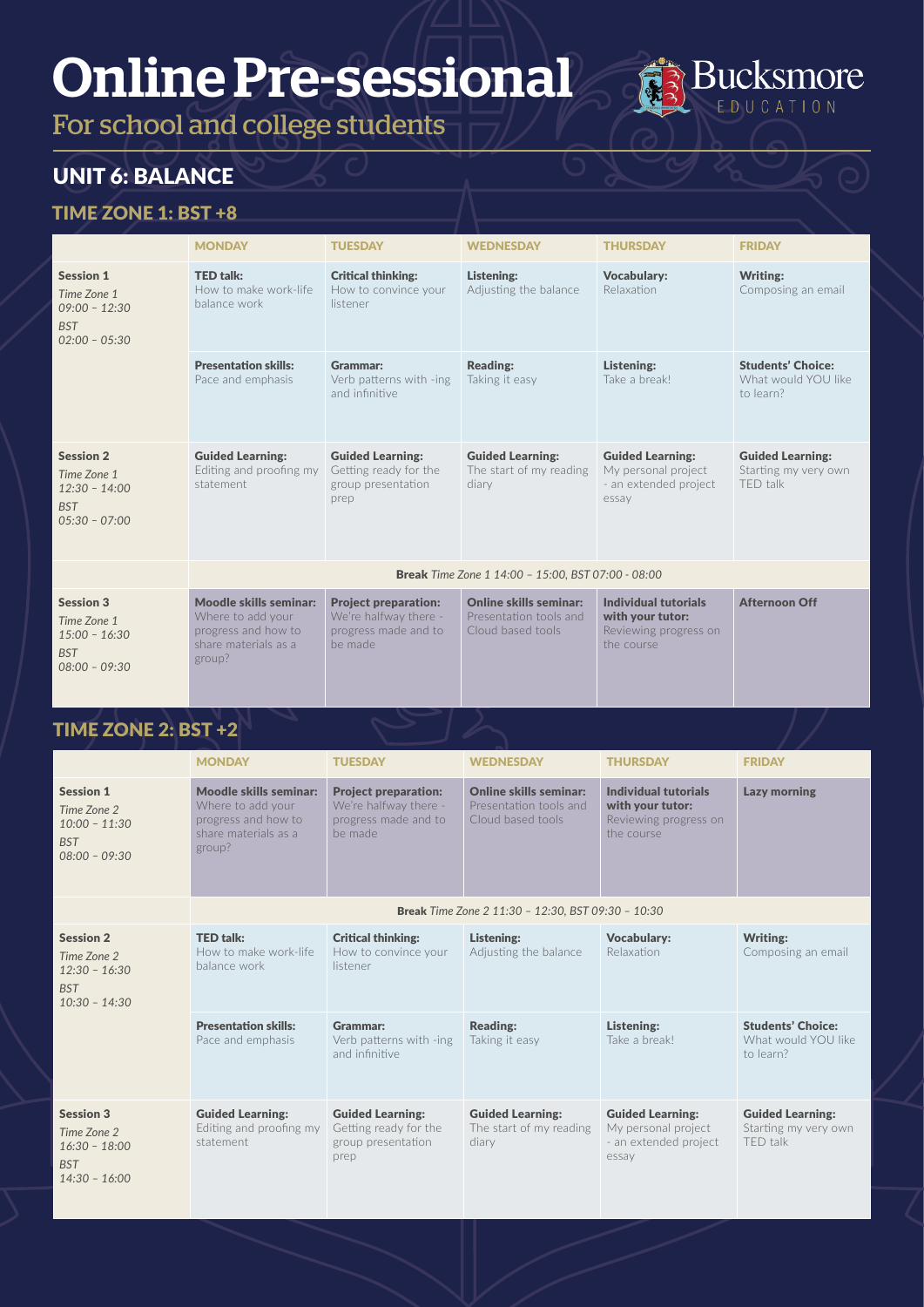For school and college students

# UNIT 7: CREATIVE THINKING

#### TIME ZONE 1: BST +8

|                                                                                     | <b>MONDAY</b>                                                                          | <b>TUESDAY</b>                                                                 | <b>WEDNESDAY</b>                                           | <b>THURSDAY</b>                                            | <b>FRIDAY</b>                                                                   |  |
|-------------------------------------------------------------------------------------|----------------------------------------------------------------------------------------|--------------------------------------------------------------------------------|------------------------------------------------------------|------------------------------------------------------------|---------------------------------------------------------------------------------|--|
| <b>Session 1</b><br>Time Zone 1<br>$09:00 - 12:30$<br><b>BST</b><br>$02:00 - 05:30$ | <b>TED talk and deducting</b><br>vocabulary meaning<br>from context:<br>Doodlers Unite | Grammar:<br>Relative clauses                                                   | <b>Reading:</b><br>The left and right brain<br>debate      | Listening:<br>Launching a new<br>product                   | <b>Review of Units 8 and</b><br>9                                               |  |
|                                                                                     | <b>Presentation skills:</b><br>Supporting slides                                       | <b>Speaking:</b><br>The art of persuasion                                      | <b>Academic Skills:</b><br>APA and the Chicago<br>Manuals  | Writing:<br>A personal account                             | <b>Academic Skills:</b><br>Editing and proofing my<br>work                      |  |
| <b>Session 2</b><br>Time Zone 1<br>$12:30 - 14:00$<br><b>BST</b><br>$05:30 - 07:00$ | <b>Guided Learning:</b><br>Finalising my statement                                     | <b>Guided Learning:</b><br>Getting ready for the<br>group presentation<br>prep | <b>Guided Learning:</b><br>Adding to my reading<br>diary   | <b>Guided Learning:</b><br>Working on my<br>extended essay | <b>Guided Learning:</b><br>Working on my very<br>own TFD talk                   |  |
|                                                                                     | <b>Break</b> Time Zone 1 14:00 - 15:00, BST 07:00 - 08:00                              |                                                                                |                                                            |                                                            |                                                                                 |  |
| <b>Session 3</b><br>Time Zone 1<br>$15:00 - 16:30$<br><b>BST</b><br>$08:00 - 09:30$ | Lecture:<br>Life in Oxford                                                             | Seminar:<br>Life in the UK as a<br>student                                     | <b>Project preparation:</b><br>Almost finishing<br>touches | <b>Study Skills:</b><br>Note-taking skills                 | Individual tutorials<br>with your tutor:<br>Reviewing progress on<br>the course |  |

**Bucksmore** EDUCATION

|                                                                                     | <b>MONDAY</b>                                                                          | <b>TUESDAY</b>                                                                 | <b>WEDNESDAY</b>                                           | <b>THURSDAY</b>                                            | <b>FRIDAY</b>                                                                          |  |
|-------------------------------------------------------------------------------------|----------------------------------------------------------------------------------------|--------------------------------------------------------------------------------|------------------------------------------------------------|------------------------------------------------------------|----------------------------------------------------------------------------------------|--|
| <b>Session 1</b><br>Time Zone 2<br>$10:00 - 11:30$<br><b>BST</b><br>$08:00 - 09:30$ | Lecture:<br>Life in Oxford                                                             | Seminar:<br>Life in the UK as a<br>student                                     | <b>Project preparation:</b><br>Almost finishing<br>touches | <b>Study Skills:</b><br>Note-taking skills                 | <b>Individual tutorials</b><br>with your tutor:<br>Reviewing progress on<br>the course |  |
|                                                                                     | <b>Break</b> Time Zone 2 11:30 - 12:30, BST 09:30 - 10:30                              |                                                                                |                                                            |                                                            |                                                                                        |  |
| <b>Session 2</b><br>Time Zone 2<br>$12:30 - 16:30$<br><b>BST</b><br>$10:30 - 14:30$ | <b>TED talk and deducting</b><br>vocabulary meaning<br>from context:<br>Doodlers Unite | Grammar:<br>Relative clauses                                                   | <b>Reading:</b><br>The left and right brain<br>debate      | Listening:<br>Launching a new<br>product                   | <b>Review of Units 8 and</b><br>9                                                      |  |
|                                                                                     | <b>Presentation skills:</b><br>Supporting slides                                       | <b>Speaking:</b><br>The art of persuasion                                      | <b>Academic Skills:</b><br>APA and the Chicago<br>Manuals  | <b>Writing:</b><br>A personal account                      | <b>Academic Skills:</b><br>Editing and proofing<br>my work                             |  |
| <b>Session 3</b><br>Time Zone 2<br>$16:30 - 18:00$<br><b>BST</b><br>$14:30 - 16:00$ | <b>Guided Learning:</b><br>Finalising my statement                                     | <b>Guided Learning:</b><br>Getting ready for the<br>group presentation<br>prep | <b>Guided Learning:</b><br>Adding to my reading<br>diary   | <b>Guided Learning:</b><br>Working on my<br>extended essay | <b>Guided Learning:</b><br>Working on my very<br>own TFD talk                          |  |